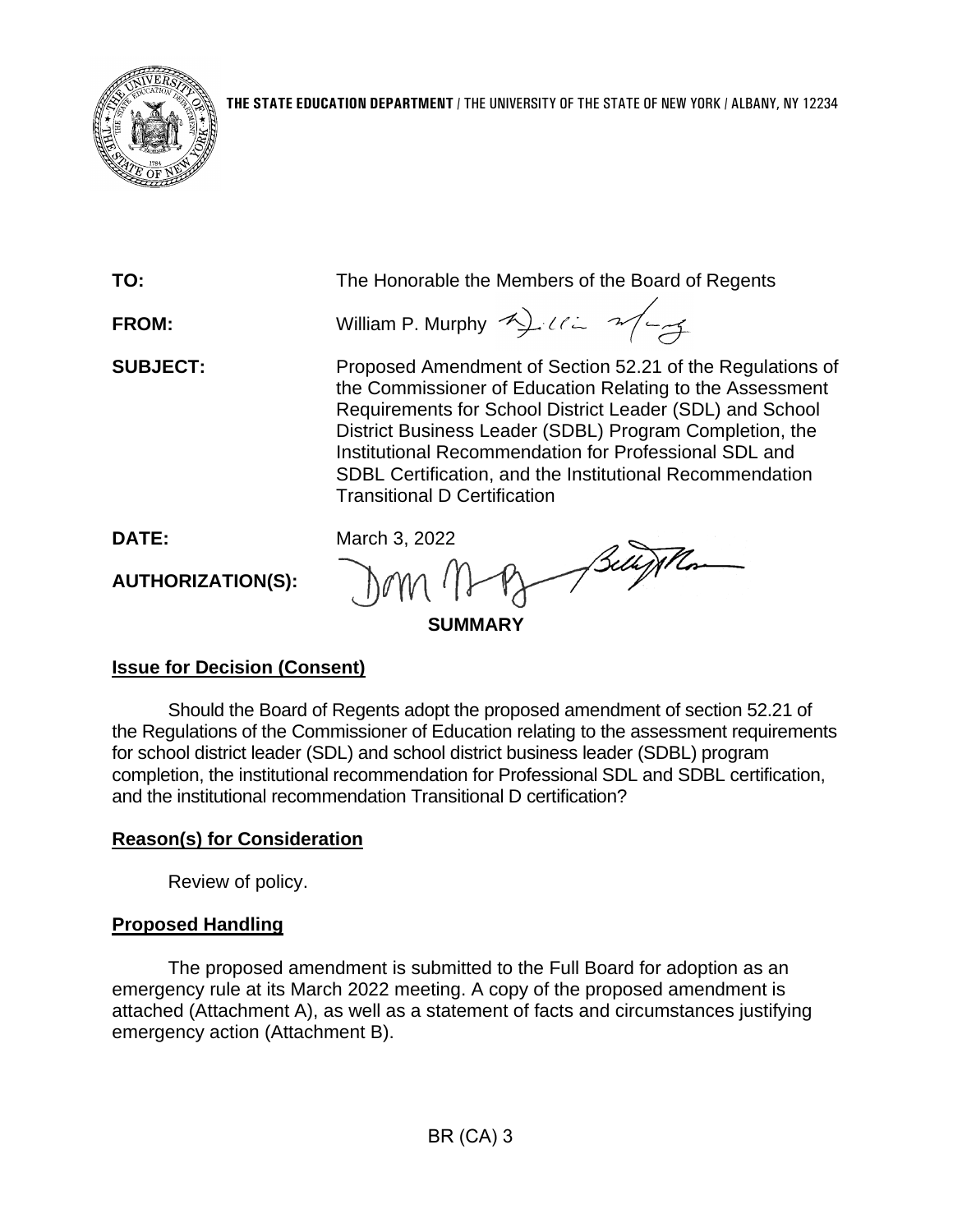#### **Procedural History**

The proposed amendment was presented to the Higher Education Committee for recommendation to the Full Board for adoption as an emergency rule at the January 2022 meeting of the Board of Regents. A Notice of Emergency Adoption and Proposed Rule Making was published in the State Register on January 26, 2022, for a 60-day public comment period.

Because the January emergency action will expire on April 10, 2022, a second emergency action is necessary to ensure the emergency rule remains continuously in effect until it can be permanently adopted at the May 2022 Regents meeting. A Notice of Emergency Adoption will be published in the State Register on April 27, 2022. Supporting materials are available upon request from the Secretary to the Board of Regents.

#### **Background Information**

In response to the COVID-19 pandemic, the Board of Regents exempted school district leader (SDL) and school district business leader (SDBL) candidates from passing the SDL and SDBL assessment, respectively, for program completion and the institutional recommendation for Professional certification, if they completed all program requirements, other than the assessment requirement, during the 2019-2020 or 2020- 2021 academic year. The Regents also exempted Transitional D candidates from passing the SDL assessment for the institutional recommendation for Transitional D certification if they completed all requirements for admitted candidates other than the assessment requirement on or before September 1, 2021. This temporary exemption, which was well received by the field, has now expired.

In order to achieve consistency across educator preparation programs, the Department now proposes to make these flexibilities permanent. Currently, and incongruously, only SDL, SDBL, and Transitional D candidates are required to pass a certification exam for program completion and/or the institutional recommendation for certification per the Commissioner's regulations; candidates enrolled in teacher, school building leader, or pupil personnel service preparation programs are not. Additionally, this proposed amendment will enable SDL, SDBL, and Transitional D candidates to pursue the Emergency COVID-19 certificate (8 NYCRR 80-5.27).

Since the above COVID-19 related flexibility was only provided in the 2019-2020 and 2020-2021 academic years, SDL, SDBL, and Transitional D candidates who have not passed the SDL or SDBL assessment (as appropriate) cannot currently receive institutional recommendation for certification, which is needed for such candidates to obtain the Emergency COVID-19 certificate. SDL and SDBL candidates would continue to be required to pass the SDL and SDBL assessment, respectively, to earn Professional certification, and Transitional D candidates would continue to be required to pass the SDL assessment to earn Transitional D certification.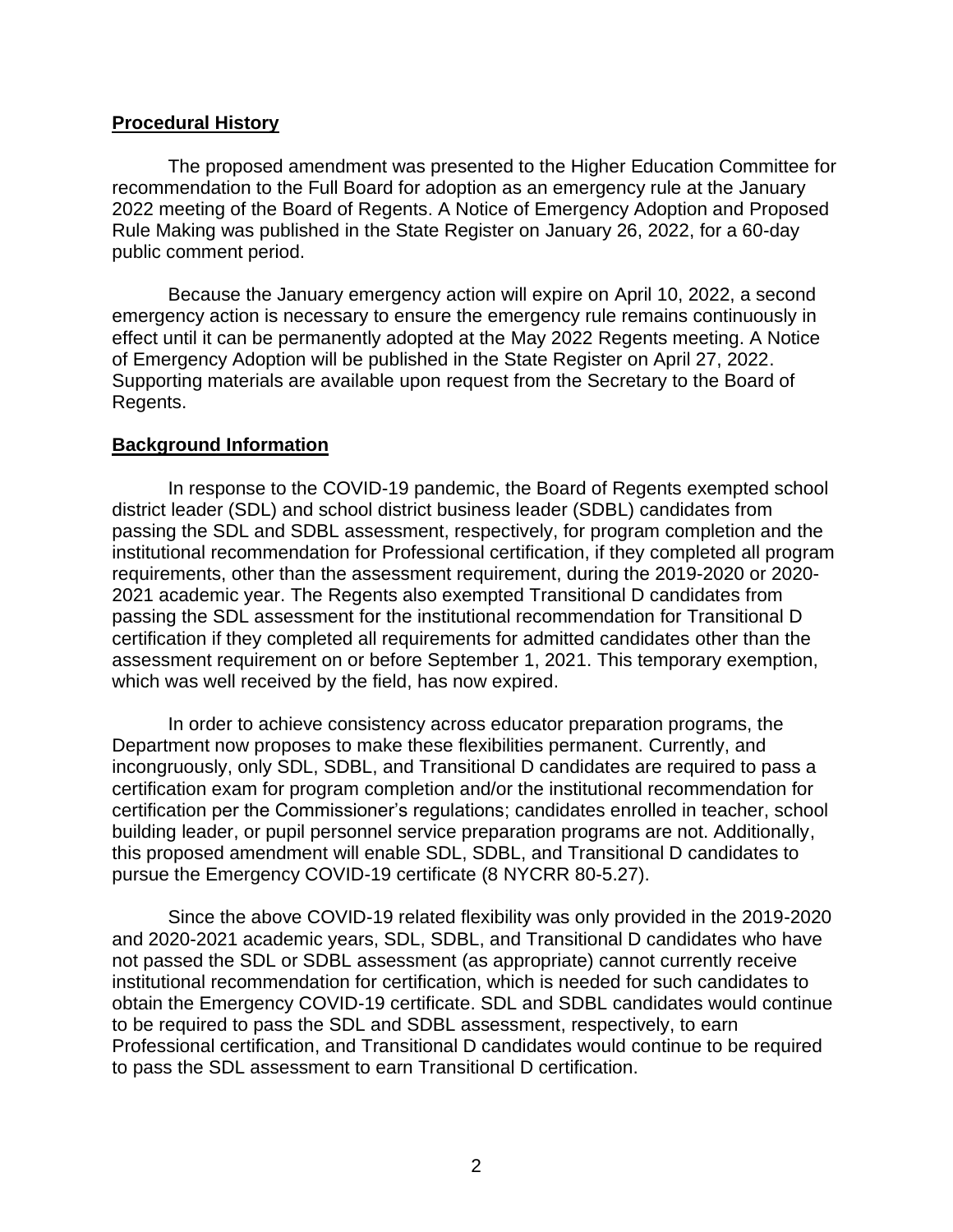## **Related Regents Items**

January 2022: [Proposed Amendment to Section 52.21 of the Regulations of the](https://www.regents.nysed.gov/common/regents/files/122hea1.pdf)  [Commissioner of Education Relating to the Assessment Requirements for School](https://www.regents.nysed.gov/common/regents/files/122hea1.pdf)  [District Leader \(SDL\) and School District Business Leader \(SDBL\) Program Completion,](https://www.regents.nysed.gov/common/regents/files/122hea1.pdf)  [the Institutional Recommendation for Professional SDL and SDBL Certification, and the](https://www.regents.nysed.gov/common/regents/files/122hea1.pdf)  [Institutional Recommendation Transitional D Certification](https://www.regents.nysed.gov/common/regents/files/122hea1.pdf) (https://www.regents.nysed.gov/common/regents/files/122hea1.pdf)

December 2021: [Proposed Amendment to Sections 52.21, 60.6, 61.19, 80-1.2, 80-3.7,](http://www.regents.nysed.gov/common/regents/files/1221brca4.pdf)  [100.1, 100.2, 100.4, 100.5, 100.6, 100.7, 100.19 and 151-1.3 and the addition of](http://www.regents.nysed.gov/common/regents/files/1221brca4.pdf)  [Section 80-5.27 to the Regulations of the Commissioner of Education Relating to](http://www.regents.nysed.gov/common/regents/files/1221brca4.pdf)  [Addressing the COVID-19 Crisis](http://www.regents.nysed.gov/common/regents/files/1221brca4.pdf) (http://www.regents.nysed.gov/common/regents/files/1221brca4.pdf)

### **Recommendation**

It is recommended that the Board of Regents take the following action:

VOTED: That section 52.21 of the Regulations of the Commissioner of Education be amended, as submitted, as an emergency measure, effective April 11, 2022, upon a finding by the Board of Regents that such action is necessary for the preservation of general welfare to continue to exempt candidates enrolled in school district leader (SDL) and school district business leader (SDBL) programs from taking and passing the SDL and SDBL assessment, respectively, for program completion and the institutional recommendation for Professional certification and to exempt candidates enrolled in a Transitional D program from taking and passing the SDL assessment for the institutional recommendation for Transitional D certification, to provide continuity for SDL, SDBL, and Transitional D candidates until the proposed rule can be permanently adopted and to ensure that the emergency action taken at the January 2022 meeting remains continuously in effect.

### **Timetable for Implementation**

If adopted as an emergency rule at the March 2022 Regents meeting, the emergency rule will become effective April 11, 2022. It is anticipated that the proposed rule will be presented to the Board of Regents for permanent adoption at the May 2022 Regents meeting, after publication of the proposed amendment in the State Register and expiration of the 60-day public comment period required under the State Administrative Procedure Act. If adopted at the May 2022 meeting, the proposed amendment will become effective on June 1, 2022.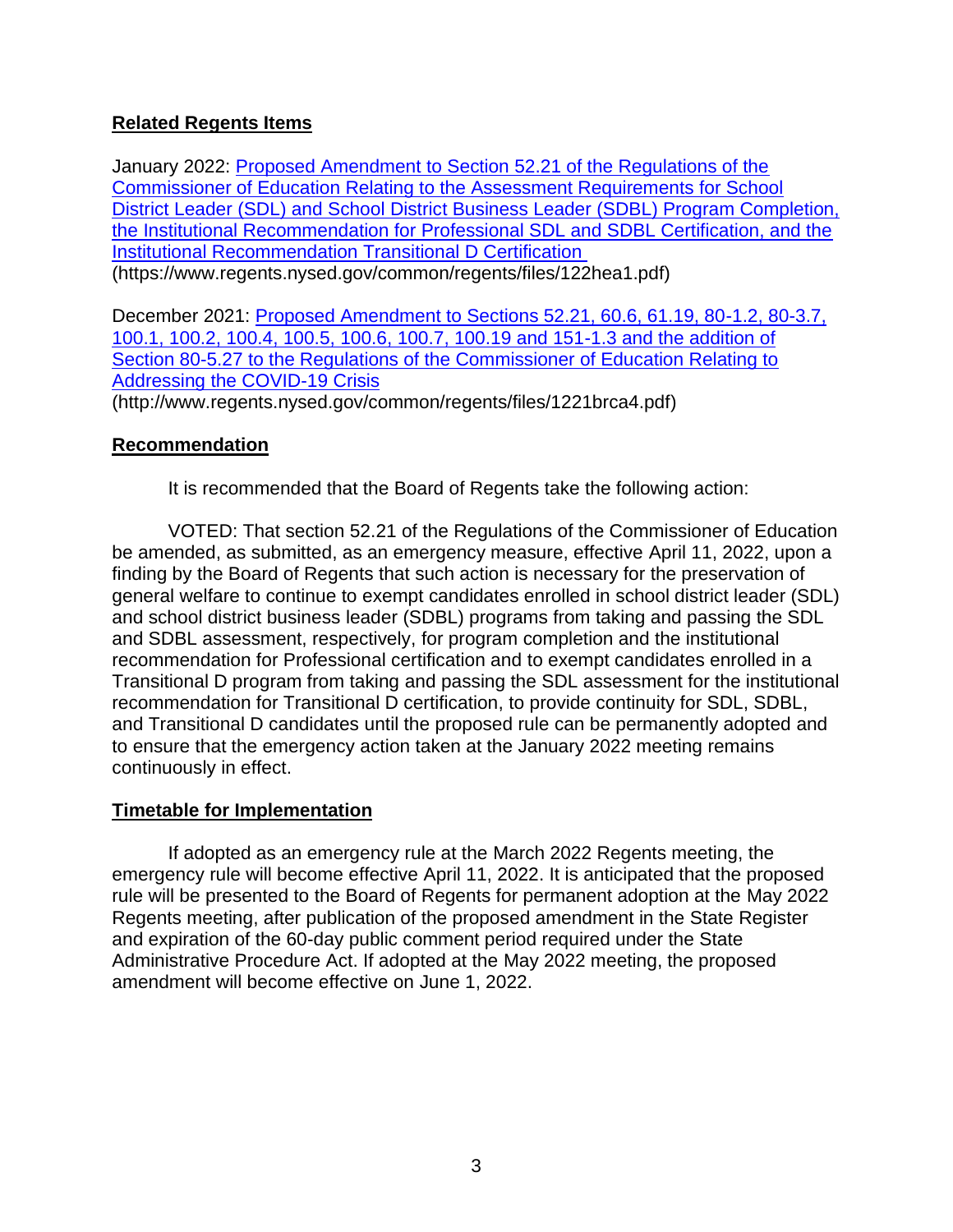#### **Attachment A**

AMENDMENT TO THE REGULATIONS OF THE COMMISSIONER OF EDUCATION Pursuant to sections 14, 101, 207, 208, 305, 308, 3001, 3004 and 3009 of the Education Law.

1. Subparagraph (vi) of paragraph (3) of subdivision (c) of section 52.21 of the Regulations of the Commissioner of Education is amended to read as follows:

(vi) Requirements for program completion and recommendation for professional certificate.

(a) Candidates shall have successfully met all program requirements established by the institution of higher education and requirements for program registration.

(b) Candidates who have not earned a master's degree prior to admission shall qualify for a master's degree upon program completion, and shall have successfully completed 60 semester hours of graduate study that may include graduate study completed prior to admission and the graduate study required to develop knowledge and skills for school district leadership, as specified in the program's content requirements.

[(c) Candidates shall have completed successfully the New York State assessment for school district leadership, except that the candidate shall be exempt from such assessment for program completion and for the institutional recommendation for the professional certificate in response to the time period of the State of emergency declared by the Governor pursuant to an Executive Order for the COVID-19 crisis, if the candidate completed all program requirements other than the assessment requirement during the 2019-2020 or 2020-2021 academic year. The requirement of achieving a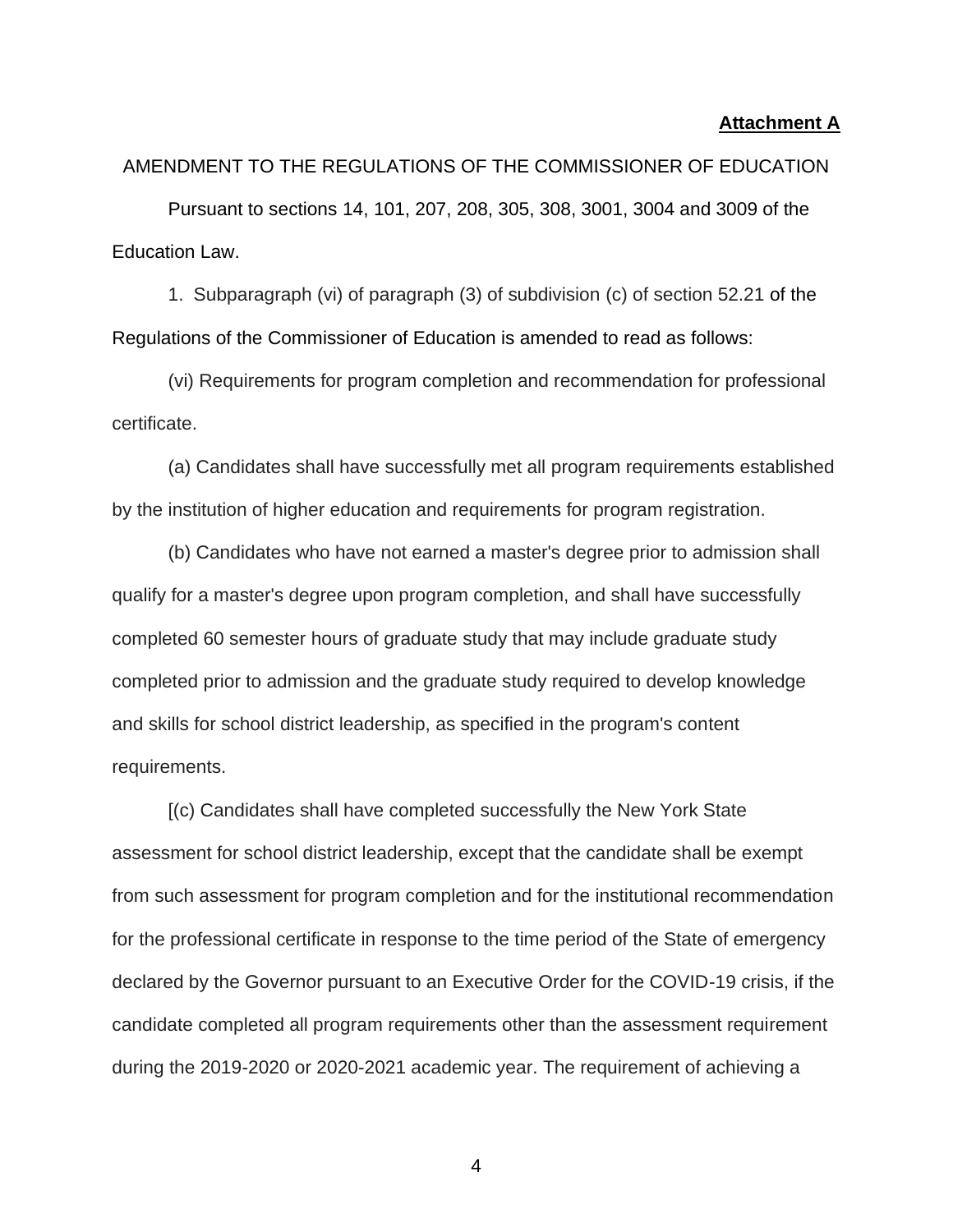satisfactory level of performance on the New York State assessment for school district leadership shall be waived if the candidate completes the registered program prior to the availability of such New York State assessment. The department shall determine the date on which such assessment is available and required.]

2. Clause (a) of subparagraph (iii) of paragraph (4) of subdivision (c) of section 52.21 of the Regulations of the Commissioner of Education is amended to read as follows:

(a) The program may recommend that the department issue transitional D certificates to admitted candidates who also meet the following requirements:

(1) Written commitment. Candidates shall hold a written commitment from a school district or BOCES for district-mentored and college-supervised employment as a school district leader, with mentoring of candidates for superintendent of schools to be provided by the regional BOCES District Superintendent or the New York City Regional Superintendent, or a superintendent identified by the regional BOCES District Superintendent or New York City Regional Superintendent, subject to the approval of the employing authorities.

(2) Program endorsement. Candidates shall have the program's endorsement for the transitional D certificate, including the program's description of how the candidate met each criterion used by the program to determine that the candidate had exceptional qualifications for becoming a school district leader with the substantial equivalent of three years of experience as a teacher, administrator, or pupil personnel provider in schools.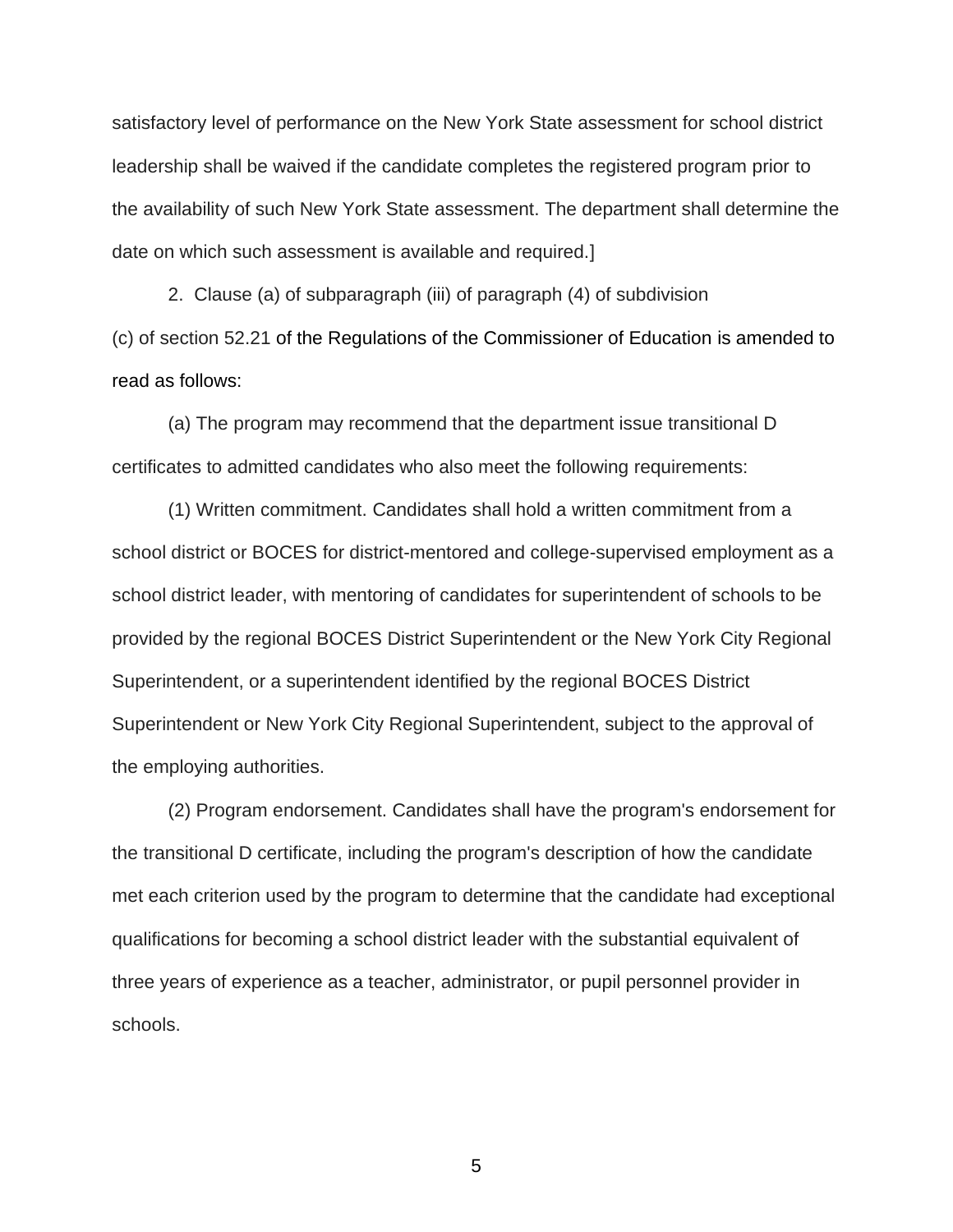[(3) State assessment. Candidates shall pass the New York State assessment for school district leadership, except that the candidate shall be exempt from such assessment for the institutional recommendation for the transitional D certificate in response to the time period of the State of emergency declared by the Governor pursuant to an Executive Order for the COVID-19 crisis, if the candidate completed all requirements for admitted candidates other than the assessment requirement on or before September 1, 2021.]

3. Clause (c) of subparagraph (vi) of paragraph (5) of subdivision (c) of section 52.21of the Regulations of the Commissioner of Education is amended to read as follows:

(vi) Requirements for program completion and recommendation for professional certificate.

(a) Candidates shall have successfully met all program requirements established by the institution of higher education and requirements for program registration.

(b) Candidates who have not earned a master's degree prior to admission shall qualify for a master's degree upon program completion, and shall have successfully completed 60 semester hours of graduate study that may include graduate study completed prior to admission and the graduate study required to develop knowledge and skills for school district business leadership, as specified in the program's content requirements.

[(c) Candidates shall successfully complete the New York State assessment for school district business leadership, except that the candidate shall be exempt from such assessment for program completion and for the institutional recommendation for the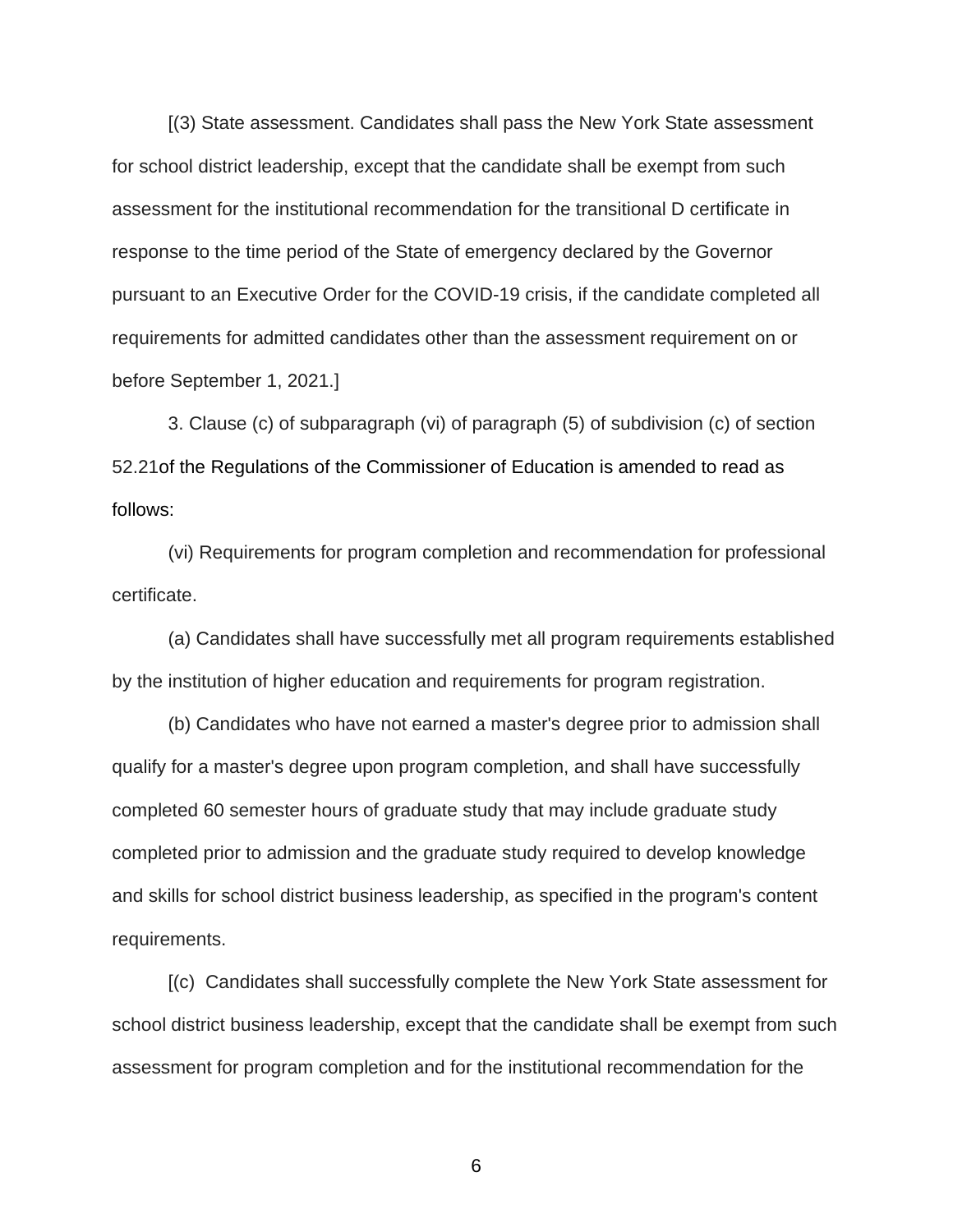professional certificate in response to the time period of the State of emergency declared by the Governor pursuant to an Executive Order for the COVID-19 crisis, if the candidate completed all program requirements other than the assessment requirement during the 2019-2020 or 2020-2021 academic year. The requirement of achieving a satisfactory level of performance on the New York State assessment for school district business leadership shall be waived if the candidate completes the registered program prior to the availability of such New York State assessment. The department shall determine the date on which such assessment is available and required.]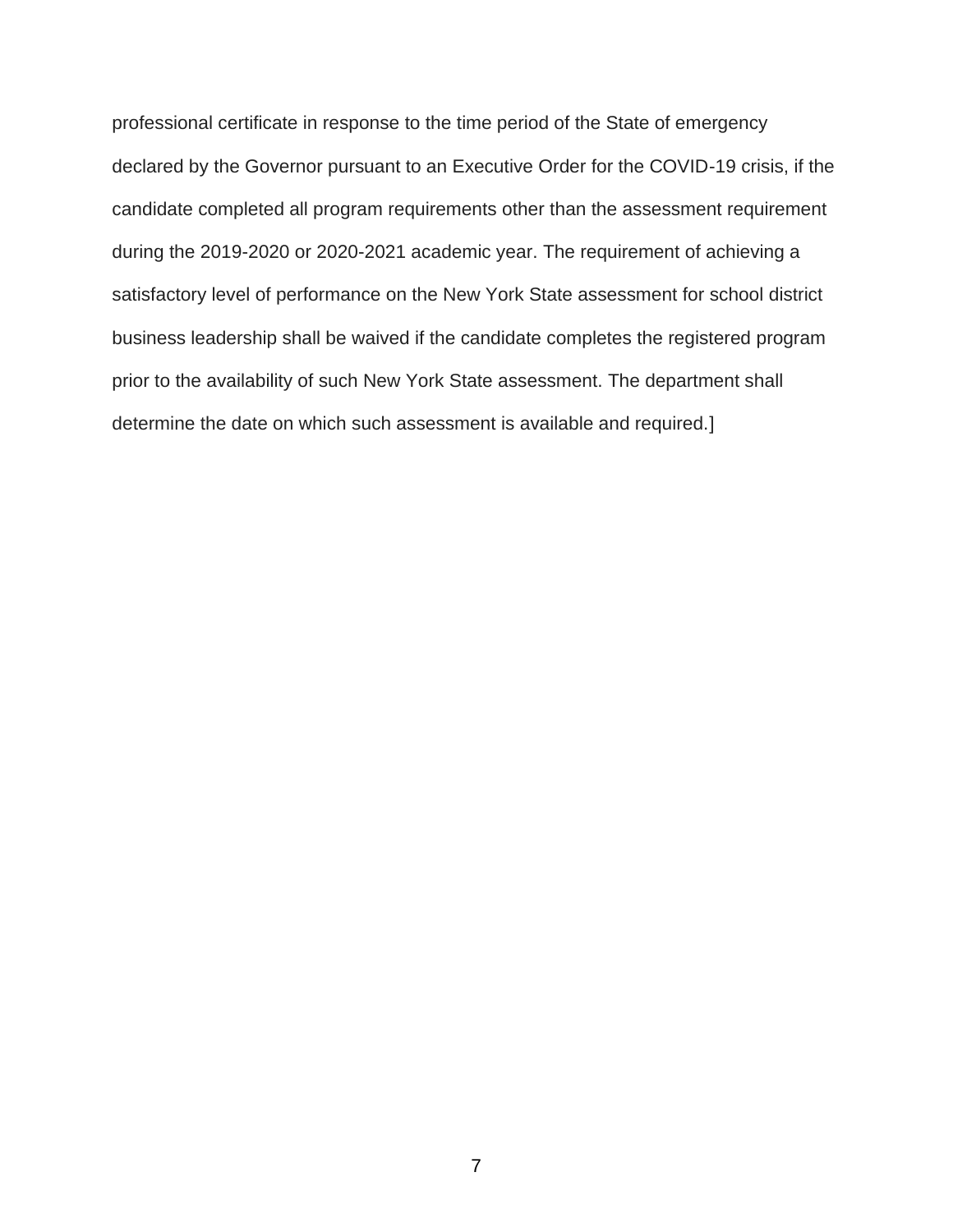# STATEMENT OF FACTS AND CIRCUMSTANCES WHICH NECESSITATE EMERGENCY ACTION

In response to the COVID-19 pandemic, the Board of Regents exempted school district leader (SDL) and school district business leader (SDBL) candidates from passing the SDL and SDBL assessment, respectively, for program completion and the institutional recommendation for Professional certification, if they completed all program requirements, other than the assessment requirement, during the 2019-2020 or 2020- 2021 academic year. The Regents also exempted Transitional D candidates from passing the SDL assessment for the institutional recommendation for Transitional D certification, if they completed all requirements for admitted candidates other than the assessment requirement on or before September 1, 2021. This temporary exemption, which was well received by the field, has now expired.

In order to achieve consistency across educator preparation programs, the Department now proposes to make these flexibilities permanent. Currently, and incongruously, only SDL, SDBL, and Transitional D candidates are required to pass a certification exam for program completion and/or the institutional recommendation for certification per the Commissioner's regulations; candidates enrolled in teacher, school building leader, or pupil personnel service preparation programs are not. Additionally, this proposed amendment will enable SDL, SDBL, and Transitional D candidates to pursue the Emergency COVID-19 certificate (8 NYCRR 80-5.27).

Since the above COVID-19 related flexibility was only provided in the 2019-2020 and 2020-2021 academic years, SDL, SDBL, and Transitional D candidates who have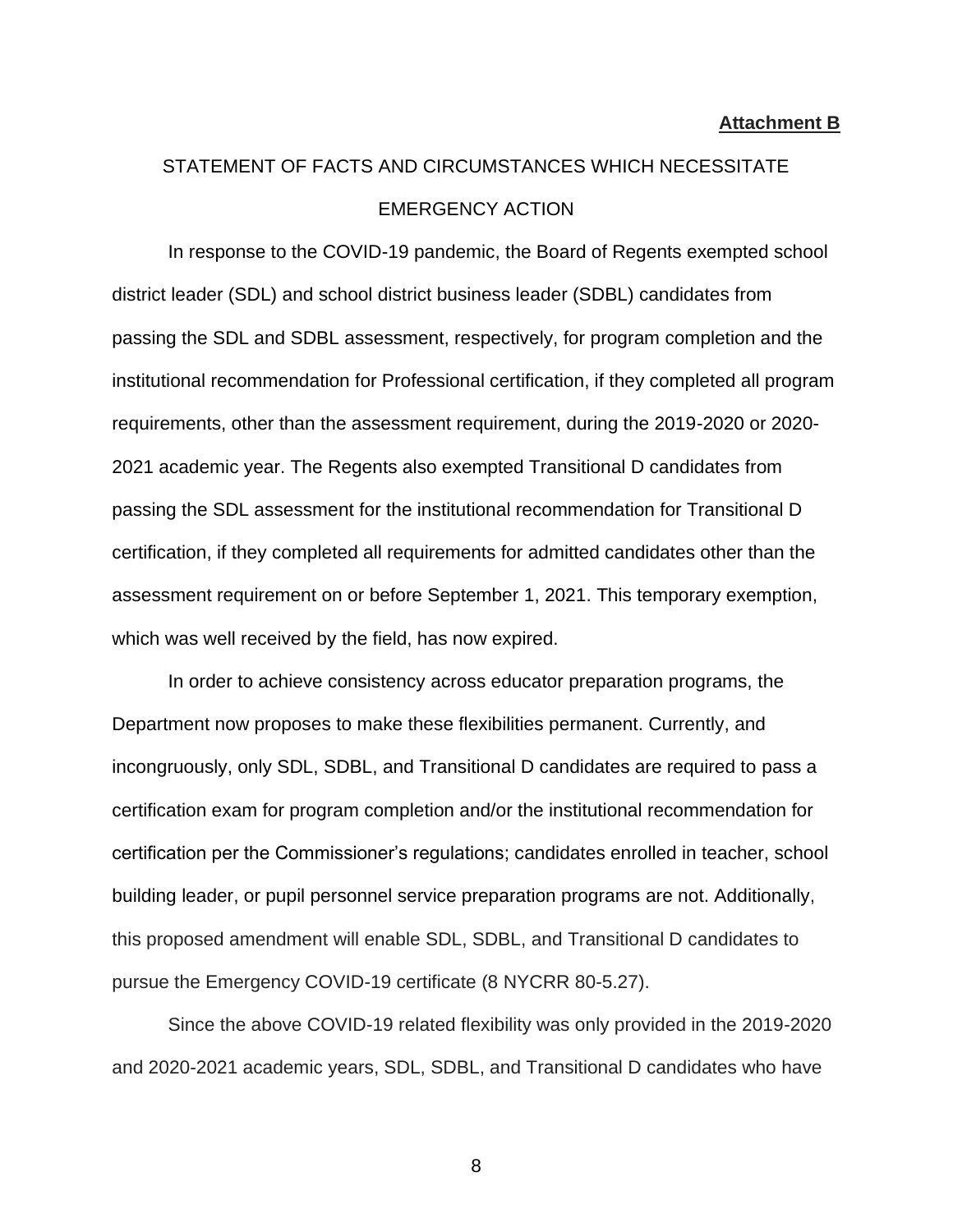not passed the SDL or SDBL assessment (as appropriate) cannot currently receive institutional recommendation for certification, which is needed for such candidates to obtain the Emergency COVID-19 certificate. SDL and SDBL candidates would continue to be required to pass the SDL and SDBL assessment, respectively, to earn Professional certification, and Transitional D candidates would continue to be required to pass the SDL assessment to earn Transitional D certification.

The proposed amendment was presented to the Higher Education Committee for recommendation to the Full Board for adoption as an emergency rule at the January 2022 meeting of the Board of Regents, effective January 11, 2021. Since the Board of Regents meets at fixed intervals, the earliest the proposed amendment could be adopted by regular (nonemergency) action after expiration of the 60-day public comment period provided for in the State Administrative Procedure Act (SAPA) sections 201(1) and (5) would be the May 2022 Regents meeting. Furthermore, pursuant to SAPA 203(1), the earliest effective date of the proposed rule, if adopted at the May meeting, would be June 1, 2022, the date the Notice of Adoption would be published in the State Register.

However, the emergency rule will expire on April 10, 2022. Therefore, a second emergency action is necessary at the March 2022 meeting for the preservation of the general welfare and public health in order to continue the exemption for candidates enrolled in school district leader (SDL) and school district business leader (SDBL) programs from taking and passing the SDL and SDBL assessment, respectively, for program completion and the institutional recommendation for Professional certification, and the exemption for candidates enrolled in a Transitional D program from taking and